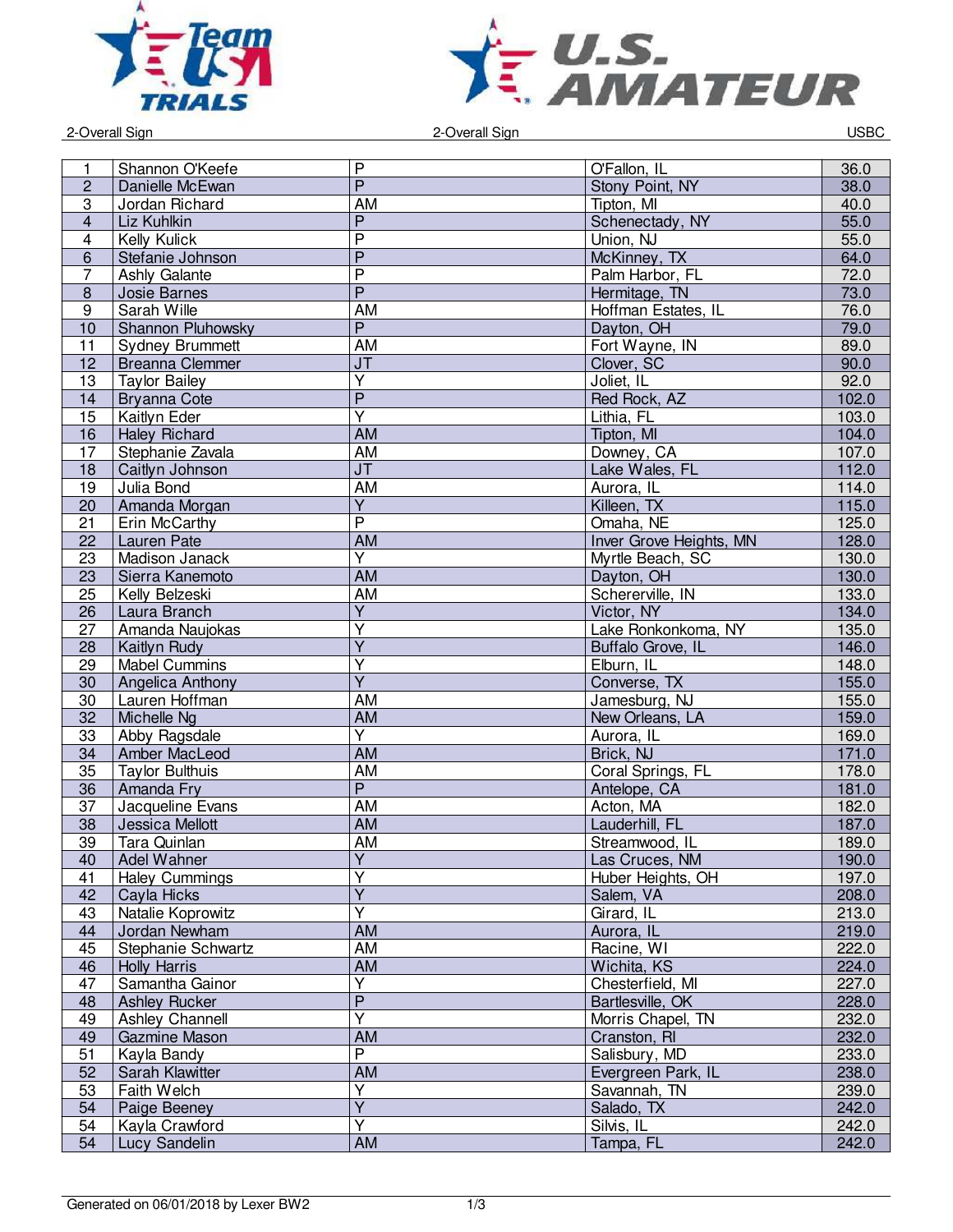



2-Overall Sign 2-Overall Sign USBC

|     |                         | Υ                       | Brooklyn Center, MN | 243.0 |
|-----|-------------------------|-------------------------|---------------------|-------|
| 57  | Cassidy Courey          | $\overline{Y}$          |                     |       |
| 58  | Destiny Truly           |                         | Brooklyn Park, MN   | 244.0 |
| 59  | Jennifer Loredo         | Υ                       | Fresno, CA          | 245.0 |
| 60  | Jenna Williams          | $\overline{Y}$          | Homosassa, FL       | 246.0 |
| 61  | Madeleine McDuff        | <b>AM</b>               | Katy, TX            | 247.0 |
| 62  | Ashlyn Herzberg         | <b>AM</b>               | Wichita, KS         | 250.0 |
| 63  | Ashley Dunn             | $\overline{\mathsf{Y}}$ | Palmdale, CA        | 255.0 |
| 63  | Patricia Rosales        | $\overline{\mathsf{Y}}$ | Orlando, FL         | 255.0 |
| 65  | Bryanna Leyen           | $\overline{\mathsf{Y}}$ | Perry Hall, MD      | 259.0 |
| 66  | Kayla Ovesny            | $\overline{Y}$          | Norman, OK          | 262.0 |
| 67  | <b>Kaitlyn Keith</b>    | $\overline{\mathsf{Y}}$ | Bloomingdale, IL    | 267.0 |
| 68  | <b>Brigitte Jacobs</b>  | $\overline{\mathsf{Y}}$ | Freeport, IL        | 269.0 |
| 69  | <b>Alexis Neuer</b>     | JT                      | Lewisburg, PA       | 272.0 |
| 70  | Kelsi Anderson          | <b>AM</b>               | San Antonio, TX     | 280.0 |
| 71  | Madysen Keller          | <b>AM</b>               | Indian Trail, NC    | 283.0 |
| 72  | Correen Lieber          | <b>AM</b>               | Issaquah, WA        | 285.0 |
| 73  | Natalie Dutton          | $\overline{\mathsf{Y}}$ | Jenks, OK           | 286.0 |
| 73  | Maranda Pattison        | $\overline{Y}$          | Redwood Valley, CA  | 286.0 |
| 75  | Adrianna Stacy          | $\overline{\mathsf{Y}}$ | Sebring, FL         | 288.0 |
| 76  | Shawna Strause          | <b>AM</b>               | Tucson, AZ          | 289.0 |
| 77  | McKenna Collier         | $\overline{Y}$          | Brick, NJ           | 300.0 |
| 77  | Sunni Hearin            | AM                      | Seatac, WA          | 300.0 |
| 79  | Dakotah Hazlewood       | Υ                       | Capron, IL          | 306.0 |
| 80  | Addie Herzberg          | $\overline{Y}$          | Wichita, KS         | 312.0 |
| 81  | <b>Taylor Russell</b>   | $\overline{Y}$          | Saltillo, MS        | 315.0 |
| 82  | Tiera Gulum             | $\overline{Y}$          | New Orleans, LA     | 316.0 |
| 83  | Crystal Singh           | Ÿ                       | Coral Springs, FL   | 320.0 |
|     |                         | $\overline{\mathsf{Y}}$ |                     |       |
| 84  | Amy Caruso              | $\overline{\mathsf{Y}}$ | Dayton, NJ          | 321.0 |
| 85  | Sarah Voiers            |                         | Chesterton, IN      | 322.0 |
| 86  | <b>Haley Carroll</b>    | $\overline{\mathsf{Y}}$ | Williamsville, NY   | 325.0 |
| 87  | <b>Charly Boelter</b>   | AM                      | Oshkosh, WI         | 330.0 |
| 87  | Caitlin Cunningham      | $\overline{\mathsf{Y}}$ | Hoover, AL          | 330.0 |
| 89  | Leanne Vastbinder       | Ÿ                       | Winter Park, FL     | 331.0 |
| 90  | Megan Eaglehouse        | $\overline{\mathsf{Y}}$ | Cibolo, TX          | 332.0 |
| 91  | <b>Madison Bailey</b>   | Y                       | Rocklin, CA         | 334.0 |
| 92  | Hope Gramly             | $\overline{Y}$          | Aubrey, TX          | 339.0 |
| 93  | Nikki Mendez            | Ÿ                       | Homer Glen, IL      | 343.0 |
| 94  | <b>Caroline Thesier</b> | $\overline{Y}$          | Mooresville, NC     | 349.0 |
| 95  | Madison McCall          | $\overline{\mathsf{Y}}$ | New Orleans, LA     | 353.0 |
| 95  | Saralyne Nassberg       | Υ                       | Modesto, CA         | 353.0 |
| 97  | Sarah Gill              | $\overline{\mathsf{Y}}$ | Attleboro, MA       | 357.0 |
| 97  | Olivia Komorowski       | $\overline{\mathsf{Y}}$ | Oshkosh, WI         | 357.0 |
| 99  | Kaidee Sutphin          | $\overline{P}$          | Maitland, FL        | 358.0 |
| 100 | Sierra Lewis            | $\overline{Y}$          | Scottsboro, AL      | 364.0 |
| 101 | Leah Glazer             | Y                       | Henderson, NV       | 365.0 |
| 102 | April McDonnell         | $\overline{\mathsf{Y}}$ | Las Vegas, NV       | 368.0 |
| 103 | Kasey Eaton             | AM                      | Wyoming, MI         | 370.0 |
| 104 | Kelsey Abrahamsen       | $\overline{\mathsf{Y}}$ | Seattle, WA         | 374.0 |
| 105 | Elise Bolton            | $\overline{P}$          | Merritt Island, FL  | 381.0 |
| 105 | Hannah Forton           | $\overline{Y}$          | Macomb, MI          | 381.0 |
| 107 | Alyssa Balicki          | AM                      | Hazleton, PA        | 384.0 |
| 108 | Saige Yamada            | $\overline{Y}$          | Kaneohe, HI         | 394.0 |
| 109 | Rachel Strogin          | $\overline{\mathsf{Y}}$ | Mentor, OH          | 397.0 |
| 110 | <b>Crystal Elliott</b>  | JT                      | Palm Bay, FL        | 398.0 |
| 111 | Jaden Takayesu          | AM                      | Flower Mound, TX    | 405.0 |
|     |                         | <b>AM</b>               |                     |       |
| 112 | <b>Isabelle Lee</b>     |                         | New Orleans, LA     | 407.0 |